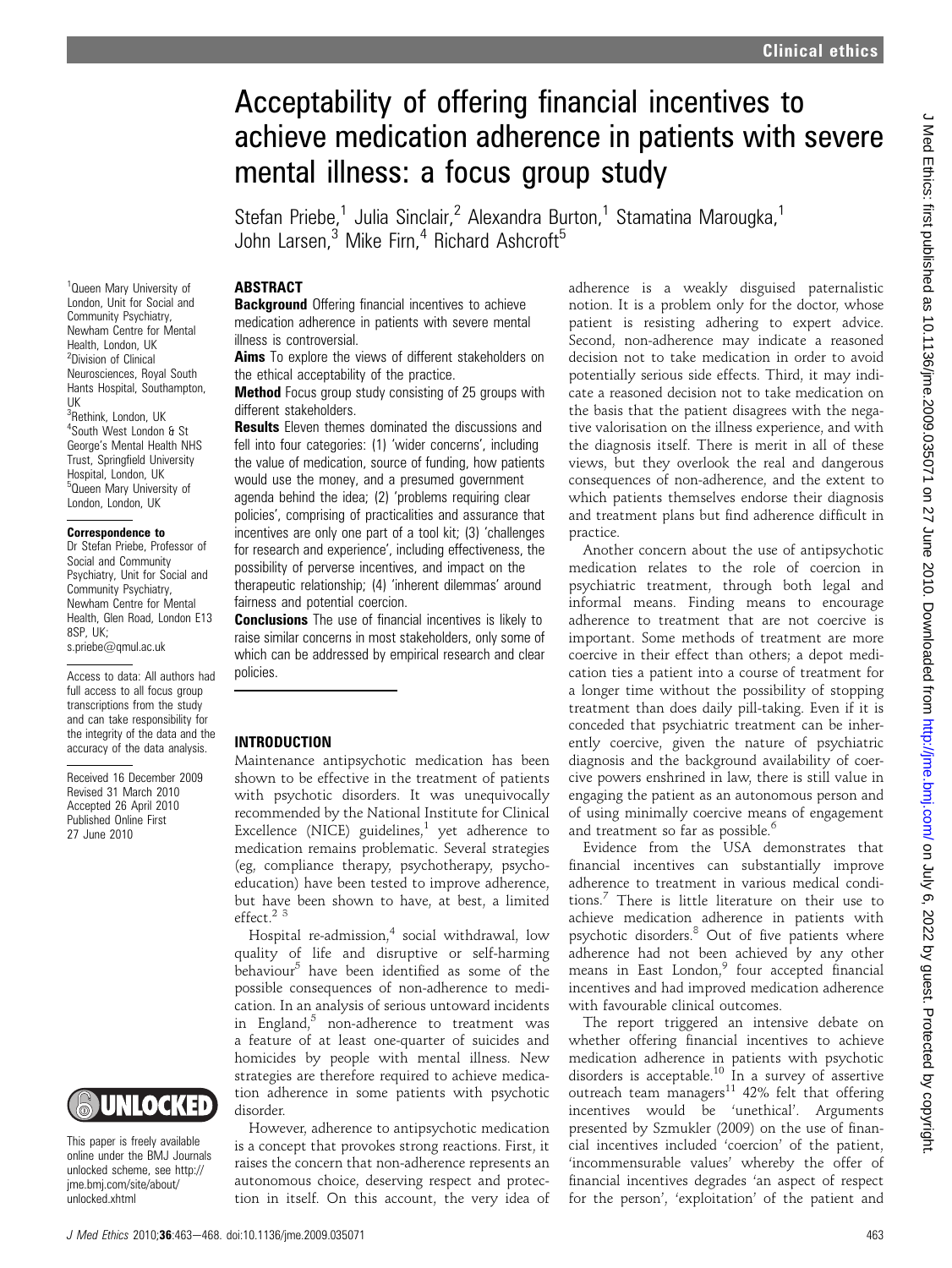'fairness' of offering financial incentives to some patients and not others.<sup>12</sup> Others claim that financial incentives should be interpreted as a reward and are less coercive than existing forms of leverage, such as enforced hospital admission.<sup>13</sup> Before a wider application of financial incentives in patients with psychotic disorders is considered, it appears essential to identify the attitudes, concerns and opinions of different relevant stakeholder groups in mental healthcare. This study aimed to explore and understand such views in a systematic manner using a qualitative methodology.

## **METHOD**

Data were collected using a focus group methodology, as this allows the exploration of participant attitudes and opinions, as well as facilitating the generation and specification of ideas on a defined topic. Purposive sampling was used to include as wide a range of relevant stakeholder groups as possible.

#### **Participants**

Staff and patients from community mental health teams and assertive outreach teams were recruited to 18 focus groups. The teams cover inner city, suburban and more rural areas, with different levels of deprivation. We also recruited non-executive directors of a Mental Health Trust, patient forum representatives, health economists, family and informal carers, and voluntary organisation representatives (the final two through the mental health charity organisation Rethink).

Consultant psychiatrists and trainee psychiatrists were identified through staff lists. For the recruitment of other staff, we approached 18 community mental health teams and nine assertive outreach teams. Eighteen teams expressed an interest in participating. We presented the project at existing team meetings. One team declined participation. Staff names and contact details were obtained from the team managers. An invitation to participate in a focus group was then sent to staff via email and followed up with a telephone call. Service users were approached by staff and/or team managers to participate in one of two focus groups, while a third group were recruited through their links with a patient forum.

#### Procedure and data collection

Focus groups were conducted between November 2007 and December 2008. Each group lasted approximately 1 h and had between three and 10 participants. All groups were conducted by an experienced facilitator and co-facilitator, digitally recorded and later transcribed verbatim. All followed the same procedure. After the initial introduction of all participants, the facilitator presented the following research question to the group: 'What are your initial thoughts on paying non-adherent seriously mentally ill service users to take their medication?', which was discussed for  $10-25$  min. Following this, a case vignette describing a patient with a psychotic disorder and problematic medication adherence was introduced. The vignette was deliberately left vague to help participants express their own views and ask questions of the scenario. The facilitator encouraged the participants to explore alternative arguments to those presented within the group, and if appropriate, the participants were challenged on their views. The vignette is presented in box 1.

#### Analysis

Data collection and analysis occurred simultaneously and focus groups continued until all key stakeholder views had been represented and saturation of data was reached. Three of the researchers (JS, AB, SM) repeatedly read the first six transcripts

## Box 1 Case vignette used to stimulate focus group discussions

A 25 year old person with a 6-year history of severe mental illness has been admitted to hospital on three occasions. On two of these the person was detained against their own will, although legally.

The person agrees to take medication (depot) when staying in hospital and for a few months after discharge. However, the person starts to become unavailable at the time of the depot, and then refuses the medication.

At the same time, the person also stops attending a work skills group, and is no longer taking care of personal hygiene or looking after the flat properly. This leads to the landlord throwing the person out of the flat, and a period of time when the person becomes mentally very unwell again. If the person's mental health does not improve, hospital admission seems necessary.

Should the person be offered payment to take the medication?

and independently defined a preliminary coding scheme, which was discussed in the research team. The final coding scheme was generated by an iterative process as further data were collected until saturation was reached. Data were analysed by the researchers independently reading the transcripts and coding all material using NVivo7 (QRS) software, with continuous comparison and discussion where discrepancies arose. The codes were then linked and collapsed into broader themes. The research team discussed and analysed the link between the early dense codes and broader themes to ensure conceptual clarity and consistency across the themes and further recoding where required.

#### RESULTS Sample

A total of 25 focus groups were carried out with 139 participants, including 27 service users, 16 carers, 76 community mental health or assertive outreach team staff, and 20 other mental health service stakeholders. The sample captured a range of experience of staff with the mean length of service being 13 years (ranging from 5 months to 30 years). Patients had been using mental health services for an average of 15 years (ranging from 4 to 30 years). Twenty-one groups contained a homogenous sample of the following participants: patients (five groups), carers (three groups), consultant psychiatrists (three groups), psychiatrists in training, nurses (two groups), social workers and occupational therapists, psychologists, community team managers, voluntary organisation representatives, patient forum representatives, health economists and non-executive directors of a mental health trust. Four groups were each run with staff from an existing team to reflect a natural multidisciplinary team setting. Participants were aged between 21 and 76 (mean 43) years and 55% of the sample was female.

## General results

Although groups varied substantially in their atmosphere, exact discourse and aspects of the argument, there was a high level of saturation across the groups regarding the content of the concerns raised. Nearly all of the major themes were brought up in every group.

The transcriptions generated a total of 23 codes, which informed further analysis and identification of 11 major themes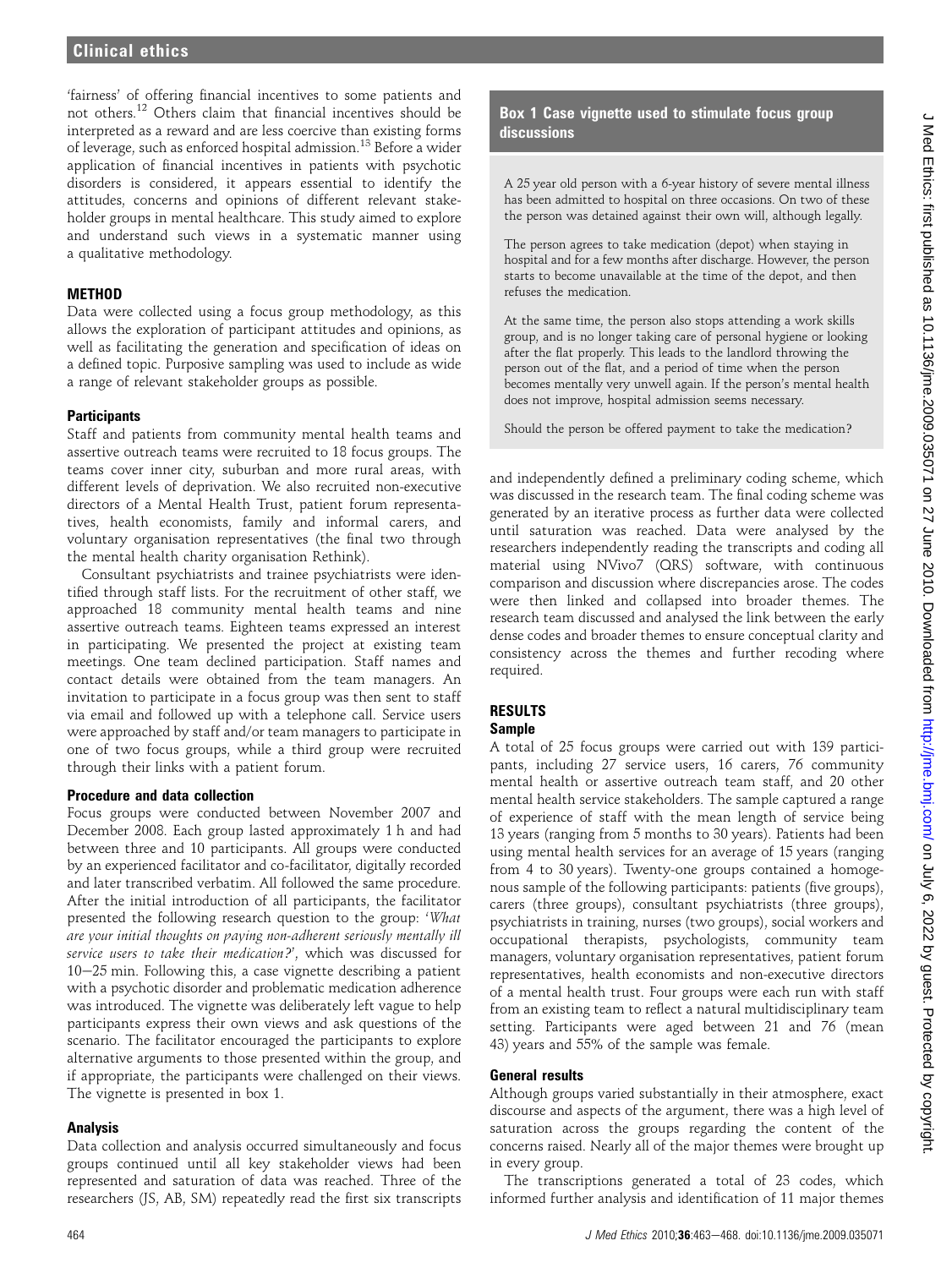describing the key discussion threads of the groups. Themes fell into one of four main categories depending on the nature of the concern and the possibilities to address and further explore them. The categories consisted of 'wider concerns', 'problems requiring policies', 'challenges for research and experience' and 'inherent dilemmas'. The categorisation did not consider how serious, important or complex the themes were. The focus groups, the four categories of themes, and all themes with illustrating quotes are summarised in figure 1.

#### Wider concerns

quotes.

Four major themes reflected wider concerns that were linked to the issue of financial incentives. These themes went beyond the specific clinical problem and concerned more general issues associated with it.

There were some very critical views on the value of medication in psychiatric treatment, expressed with particular intensity by

psychologists and some patients. They felt that medication should be prescribed with more caution, if at all, and that a 'medical model' was too dominant in mental healthcare.

The question as to where the money for the provision of incentives would come from led to concerns that other important services and interventions might suffer financially if money were spent on incentivising patients.

Further concerns were raised that patients may use the money to buy drugs and alcohol, which may then have a negative impact on their mental health. Some participants thought that if it could be ensured that the money was used for therapeutic purposes, such as accessing recreational activities, then such a practice would be more acceptable.

Finally, there were repeated assumptions, particularly in nonclinician groups, that the idea of offering financial incentives was brought up by the 'state' or more specifically the 'government' to control patients and save money by reducing

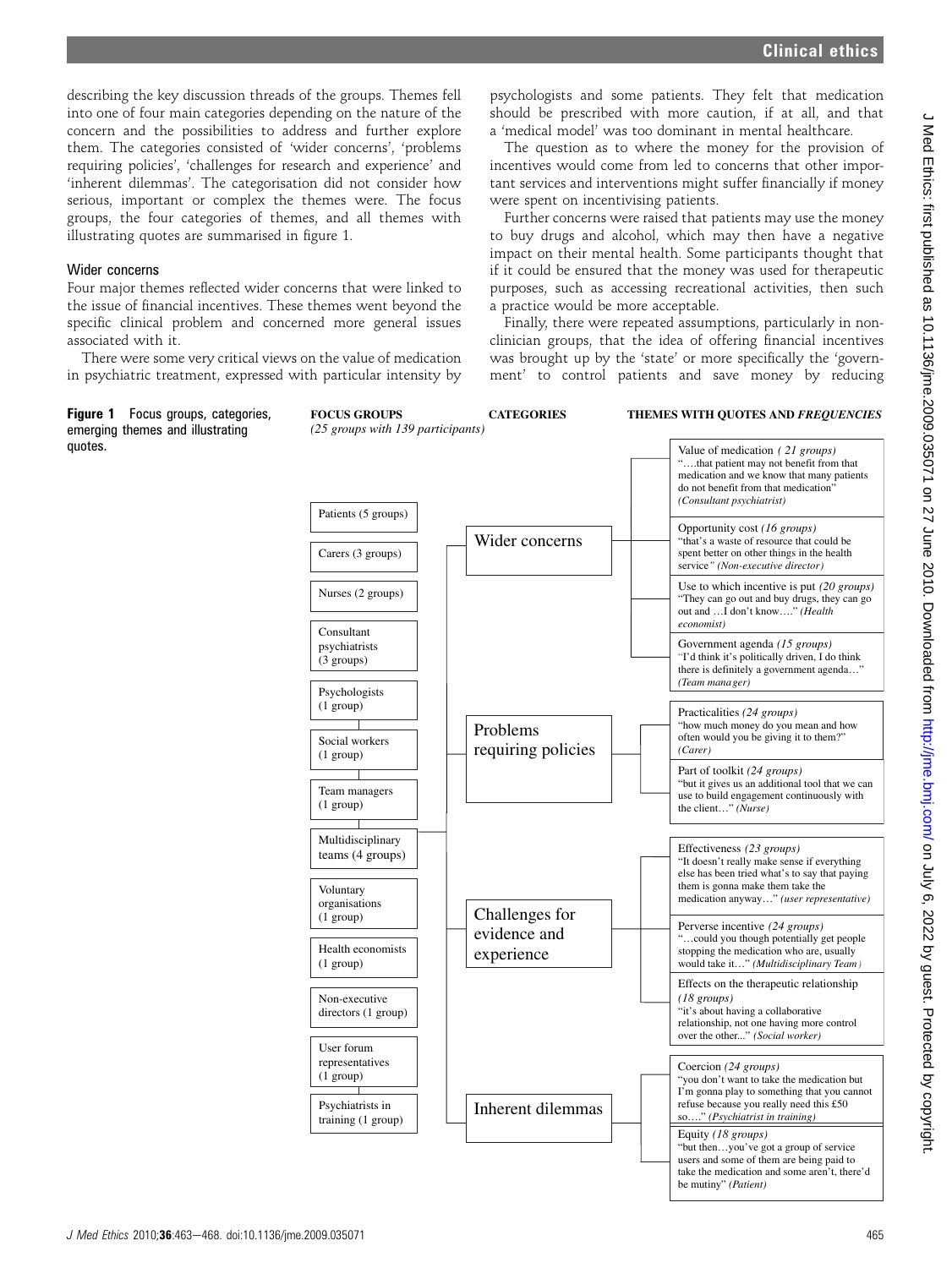alternative services. While the term 'government' directly featured in 15 groups, only one participant supposed an interest of pharmaceutical companies as a potential driver.

These themes were categorised as wider concerns because the question of financial incentives was specifically on cases in which medication was supposed to be effective, and would be irrelevant if medication was deemed unhelpful for a given patient. The question of where the money for the incentives would come from applies to any new healthcare intervention that needs funding. The concerns about what patients might spend the money on is addressed by legislation and civil rights, according to which people with severe mental illness have the same entitlement as anyone else to spend their money on what they see fit. Finally, the speculation on political drivers behind the idea of financial incentives is separate from the clinical practice of whether it should be considered by a clinician for a given patient. All these concerns highlight a difficulty in evaluating incentive schemes: separation of the evaluation of the incentive scheme from evaluation of the context in which it is used and from evaluation of the treatment or behaviour being incentivised is very difficult in practice, even if the distinctions are clear analytically.

### Problems requiring policies

Two major themes addressed issues that would require further clarification by precise policies.

Participants frequently raised questions about the practicalities of offering financial incentives and the feasibility of such a practice. They wondered how the incentives would be administered, how receiving money would affect benefit schemes, and over what period of time the incentives should be used.

If the financial incentives were seen as a reasonable option and 'part of a (clinician's) tool kit', there was still an emphasis that safeguards have to be in place to ensure that it was used only as a 'last resort' when all other efforts had failed. It should not become an 'easy option'. There was a consensus that every attempt should be made to understand why a patient had stopped taking medication so that options for alternative interventions could be explored.

These problems suggest that the acceptability of an incentive scheme can be improved by improving its design. They also underline the disquiet that incentive schemes produce, even when the context and design of such schemes are fully clarified. A pragmatic objection to an incentive scheme is possibly easier to articulate than a moral argument.

#### Challenges for evidence and experience

Three themes concerned issues that may, at least in theory, receive some clarification through evidence from research and clinical experience. While some of the issues may be addressed in conventional trials, others may be more difficult to study.

Participants frequently wondered whether the practice would work and indeed lead to higher medication adherence. Many participants welcomed the idea of further research to establish the effectiveness of the scheme and stated that this was the most important factor in determining the acceptability of offering financial incentives. Others dismissed this as a nonstarter and were opposed regardless of the potential effectiveness, arguing that they could not see how it would work in practice or that it was wrong for reasons captured in other themes of the analysis.

Similarly, concerns were raised that offering financial incentives to those who were non-adherent could have a negative

impact on those who were medication-adherent, with the potential of encouraging non-adherence in order to obtain money. Participants with less direct and personal experience of community mental healthcare of psychotic disorders, either as patients or clinicians, were particularly likely to argue that financial incentives might encourage false reporting of ill health, and conversely a reluctance to report side effects and negative consequences of taking medication.

Clinicians in particular wondered whether offering financial incentives might affect the therapeutic relationship and undermine a collaborative process with the patient. In addition, there was wide concern about whether being offered incentives to take medication would lead to a more negative attitude towards medication, instead of a more positive one due to experiences with helpful medication effects.

#### Inherent dilemmas

This fourth category contains two themes that appear inherently linked with offering financial incentives to achieve medication adherence in patients with psychotic disorders and cannot be clarified through policies or research. Rather they articulate concerns of moral principle, which are not evidencedependent.

Financial incentives were seen as a 'powerful tool' in enabling behavioural change. Some stakeholders felt 'uncomfortable' at the thought of using money in therapeutic practice, particularly as it targeted the poor and could be used to influence the decisions of vulnerable people. Some participants suggested that the use of incentives other than money would feel more comfortable, with vouchers being a popular alternative. A core issue was whether the introduction of money would motivate patients to make decisions that may go against their beliefs on what was right for them. It was felt that patients might continue to take the medication despite intolerable side effects. Some participants, however, saw money for medication as more of a reward or 'compensation' for having to put up with side effects, while others emphasised that service users still had a choice over whether to take the money and therefore take the medication. This led to the question of who would be responsible for the patient's decision in such a situation and for potential negative long-term effects of the medication. In this context financial incentives were potentially coercive. Views were inconsistent as to whether such a form of 'coercion' would be preferable to formal methods of compulsory treatment using the Mental Health Act. Mainly clinicians argued that in practice many other methods of covert coercion and indirect material incentives, such as invitations to lunch or help with filling in forms to get benefits, are routinely used to encourage medication and do not draw criticism.

Finally, the question of whether it is fair to offer some patients money to take their medication while others do it without receiving money was raised and frequently seen as a matter of principle.

#### **DISCUSSION**

The study illustrates what issues are likely to be raised when financial incentives to achieve medication adherence in nonadherent patients with psychotic disorders are discussed. Each stakeholder group covered most of the same discussion threads, albeit with different emphasis and arguments, but there were no clear differences between groups. The concerns expressed in the 11 themes need to be addressed whenever a wider application of the practice is considered. The relevance of these themes is twofold. First, they arise prior to any consideration of the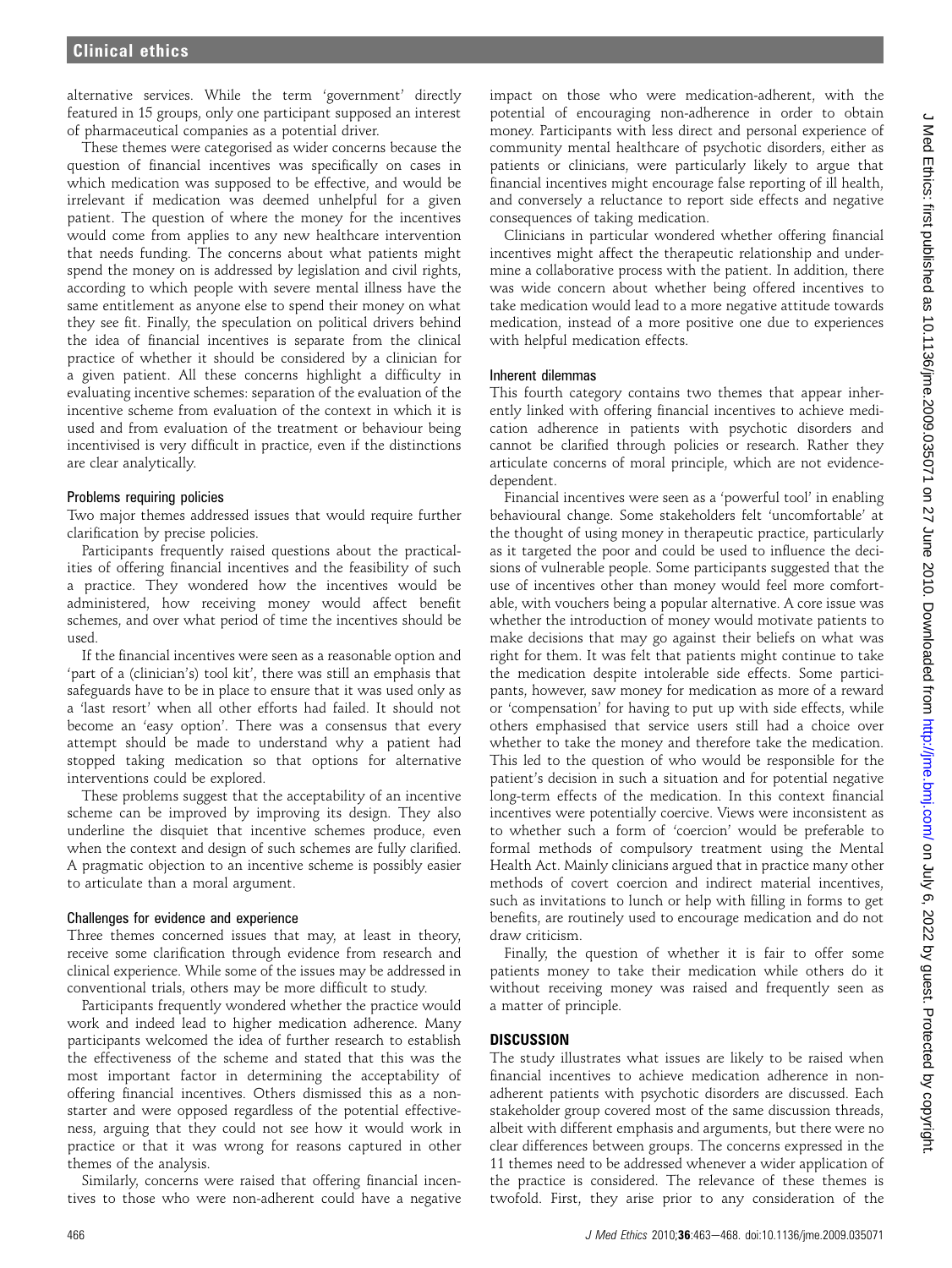evidence of effectiveness of either treatment or incentives for treatment. Therefore, they shape the perception and argument around the topic of incentives in an important way. They are also broadly consistent with academic arguments about incentives. One methodological question arising in our study was whether we were 'promoting' the use of incentives, or whether our prior attitudes to antipsychotic drug therapy were relevant in framing and analysing the issues under investigation. Obviously, a degree of reflexivity is necessary here. But the very concern raised about whether we are in some way biased or whether our framing prejudged the discussion is itself something that was discussed in the groups, and underscores the way in which prior moral attitudes frame the debate in ways that seem rather insensitive to evidence, even where evidence should be relevant.

Strengths of the study are that very different stakeholder groups were included, saturation was reached, and the results appear plausible as a criterion of validity. Weaknesses are the general limitations of focus group methodology and the fact that very few participants had any experience with using financial incentives, so that most concerns had a speculative nature.

The debate in the groups raised wider issues and specific concerns, which to some extent reflect a suspicion that offering financial incentives might not only be a desperate attempt by clinicians to help patients in whom all other means have failed, but also that there are improper motives and even a government agenda behind it. One can only speculate whether this is influenced by the public nature of the NHS, the way that the NHS has been run using top-down initiatives, and the general politicising of health service issues in the UK. Aside from health system-specific issues, it was not clear how far participants attitudes were driven primarily by concern for the individual patient's well-being and respect for their autonomy, and how far they were shaped by a concern for social justice and equity in ways better captured by a public health model of the use of incentives.<sup>14</sup> Having said that, most of the concerns identified relate to concerns on individual behaviours and attitudes, and for between-patient considerations of fairness.

Whether offering financial incentives is an acceptable option or not is an issue for an ethical debate, and the findings of this study can inform such a debate. Since most of the ethical arguments raised seem to relate most to a clinical frame of reference concerned with the individual patient, a normative model drawn from medical ethics may best capture the nature of these concerns. A standard framework for describing such concerns is that of Beauchamp and Childress, $15$  who suggested four ethical principles guiding the consideration of healthcare interventions: autonomy, beneficence, non-maleficence and justice.

Each of these principles has been addressed by the results. The autonomy of the patient might be affected through a coercive effect of financial incentives with unclear responsibilities for potentially harmful medication effects, especially in the long term. While it may be argued that the model of coercion implied in the respondents' discussions was inchoate and arguably quite imperfect from a philosophical point of view, notions of coercion were frequently invoked and appeared highly salient.

Beneficence overlaps with the issue of effectiveness, but is also linked to the frequently discussed question of whether offering financial incentives is in the interest of the individual patient or the public at large. Ethically, only the former might be seen as a justification to implement the practice in a voluntary treatment setting. In addition, capacity to make the decision and provide informed consent would be required.

Several aspects concerned non-maleficence, referring to potential harm. This may affect patients on such a scheme

through the withholding of time-consuming alternative methods, more complicated relationships with their clinicians, more negative attitudes towards medication, or the harmful use of the money for drugs. It may also affect other patients who might become non-adherent to be eligible for financial incentives.

The issue of justice was directly mentioned as some participants found it unfair that some patients received money to take medication and others did not. Such a position may be challenged by arguing that resources for health interventions need to be distributed following the needs of the individual concerned.

The four-principles approach is only one approach to thinking about the ethics of medical treatment, and of incentives, but it has the virtues of simplicity and clarity. Although frequently criticised for being simplistic, it does help make sense of the 'ordinary ethics' recorded in the focus group discussions.<sup>16</sup>

Relevant stakeholder groups expressed concerns about using financial incentives to achieve medication adherence in patients with psychotic disorders. If the practice is to be used more widely despite these concerns, financial incentives should be regarded as an option for a clinician and patient in an individual case, rather than be implemented following a general guideline. The study has clearly shown why offering financial incentives to achieve medication adherence will remain a controversial subject. While the ethical decision may depend on various factors, including the central question as to whose interest is being served, some of the concerns can be addressed by precise policies with appropriate safeguards, and others might be clarified in further research. Our analysis here is not intended to be a full ethical analysis of the issues, but rather to identify which issues are salient in stakeholders' appraisals of the use of incentives to promote medication adherence, and to examine how these arguments are used to shape their understanding of the use of incentives. The 'lay ethical theories' of our respondents leave open difficult questions about the nature of coercion and the distinctions between coercion, inducement, persuasion and rational response to behavioural and cognitive biases. It is possible, for instance, that an a priori concern with coercion in psychiatric practice disposes our respondents to identify new behavioural interventions as presumptively coercive. This would not mean that incentives are coercive on the best theoretical analysis of coercion, but it would mean that stakeholders are more likely to perceive, interpret and evaluate incentives using a 'coercion frame' rather than a 'rational choice frame'. Since autonomy in the thin sense of the capacity to make unforced decisions made in light of the person's own preferences, and in the thick sense of being able to live in light of a coherent, reflectively endorsed set of values, is at the heart of psychiatry, it should not surprise us that a complex negotiation over what it requires takes place when incentives are proposed.

Funding This study was funded by the Wellcome Trust (grant reference: 081433/Z/06/Z). The funding body was not involved in the study design, in the collection, analysis and interpretation of the data, in the writing of the report or in the decision to submit the article for publication. All researchers were independent from the funding body.

Competing interests SP, MF and RA are members of a research team that has been granted funding by the NIHR Health Technology Assessment Programme to conduct a randomised controlled trial on the effectiveness of financial incentives to improve adherence to anti-psychotic maintenance medication in non-adherent patients. Beyond this, there are no direct conflicts of interest relating to any authors and the contents of this work.

Ethics approval The study was approved by East London and the City Research Ethics Committee 3 (07/H0705/81). The study was later extended to Hampshire Partnership NHS Trust services and ethical approval was given by Southampton and South West Hampshire Research Ethics Committee (A).